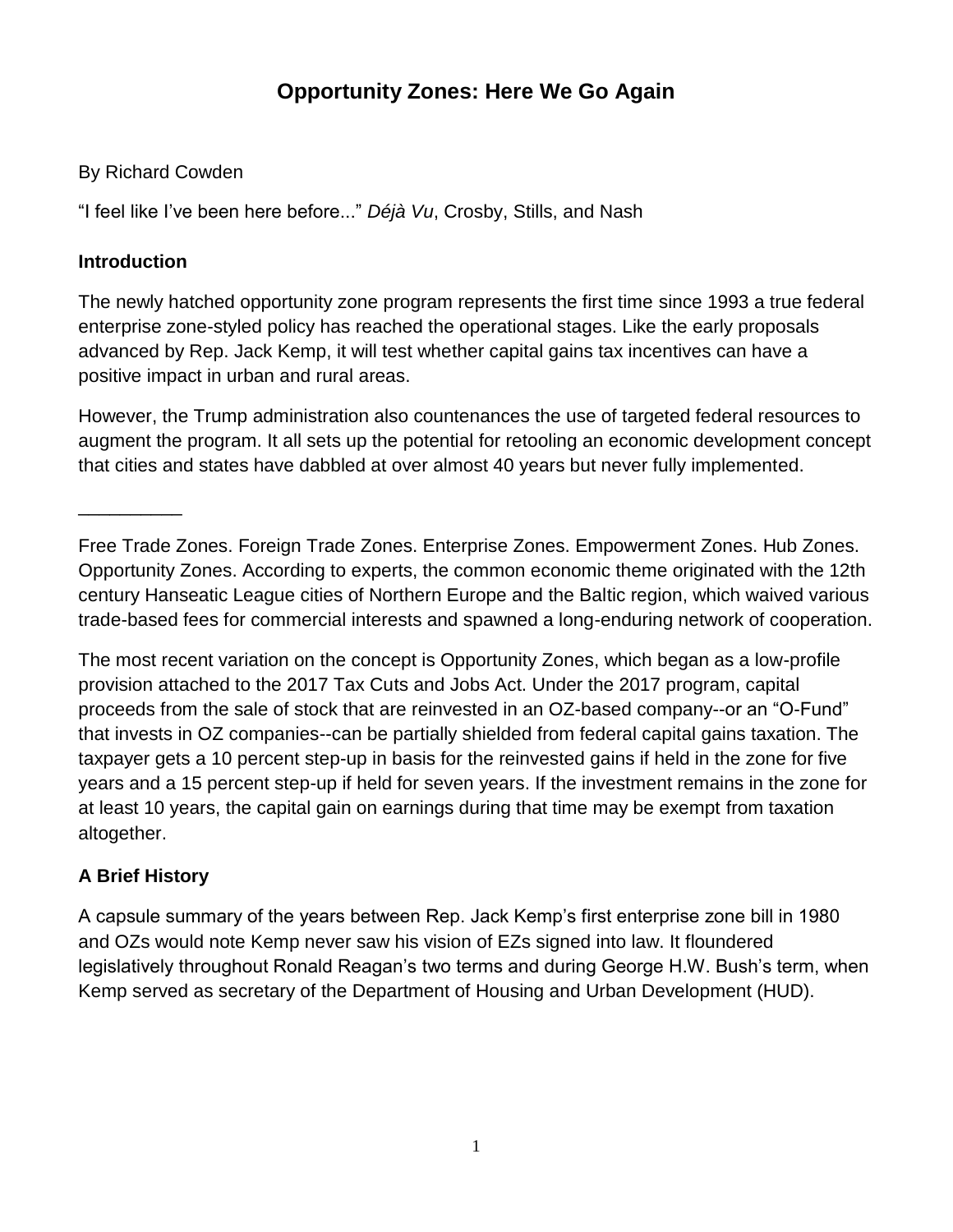Bill Clinton listed EZs as one of his third-way campaign promises in 1992. He created the Empowerment Zones/Enterprise Communities program during his first term and moved on to other matters in his second term.

George W. Bush basically punted on domestic policy, except for a lenient regulatory policy on real estate lending of all types, throughout his two terms.

Barack Obama used up all of his political capital on an emergency stimulus package, health care policy, and banking reform in his first two years, then lost both House and Senate majorities. He designated 22 areas in urban, rural, and tribal communities under his Promise Zones initiative. It offered priority support to the zones from several federal agencies, but Congress never backed the policy up with legislation.

In sum, over the past 40 years, we have had one high-profile federal proposal that never passed, but left hundreds of state-designated zones in its wake. (More on that later.) Then we had one Democratically designed EZ-ish program that neither the administration nor the Republicans really liked. Then, by 2000 the trail went cold--except for those pesky statedesignated zones. And now we have OZs, despite nearly universal disagreement in Washington among partisans on virtually every other issue.

In retrospect, it still seems odd that neither party had the wit soon after Kemp dropped his first bill to see the opportunity for a kind of syncopated bipartisanship around enterprise zones. Republicans didn't worry about revenue foregone in the process of offering tax incentives, and didn't mind targeting them to inner cities. (I once asked a GOP economic operative what he thought about a new EZ tax incentive idea and his response, only half tongue-in-cheek, was, "As long as it loses revenue, it's fine with us.") And when Kemp came calling, Democrats, who often advanced various tax incentives of their own, might have welcomed the prospective innercity jobs that any stimulus package might produce.

Many believed this political formula would win the day when Kemp introduced EZs. But it didn't work that way. The partisans, locked in the same bitter dispute over supply-side economics that overhangs domestic policy discourse even today, bore so much enmity for each other that what appeared on the surface as a slam dunk became instead an air ball.

Kemp's bid for inter-racial harmony and expansion of opportunities across classes came with some rigid conditions Democrats found unpalatable. He refused to link the tax incentives in his proposal with any other federal spending. Kemp pointedly walked away from any suggestion of a compromise that would add a penny of new federal funding for the EZs. He even rejected out of hand the suggestion that zones should receive revenue-neutral priority in accessing existing federal resources for land development, pollution abatement, public transit, etc. No, EZs must serve as an unadulterated demonstration of supply-side magic and the blessings of regulatory relief.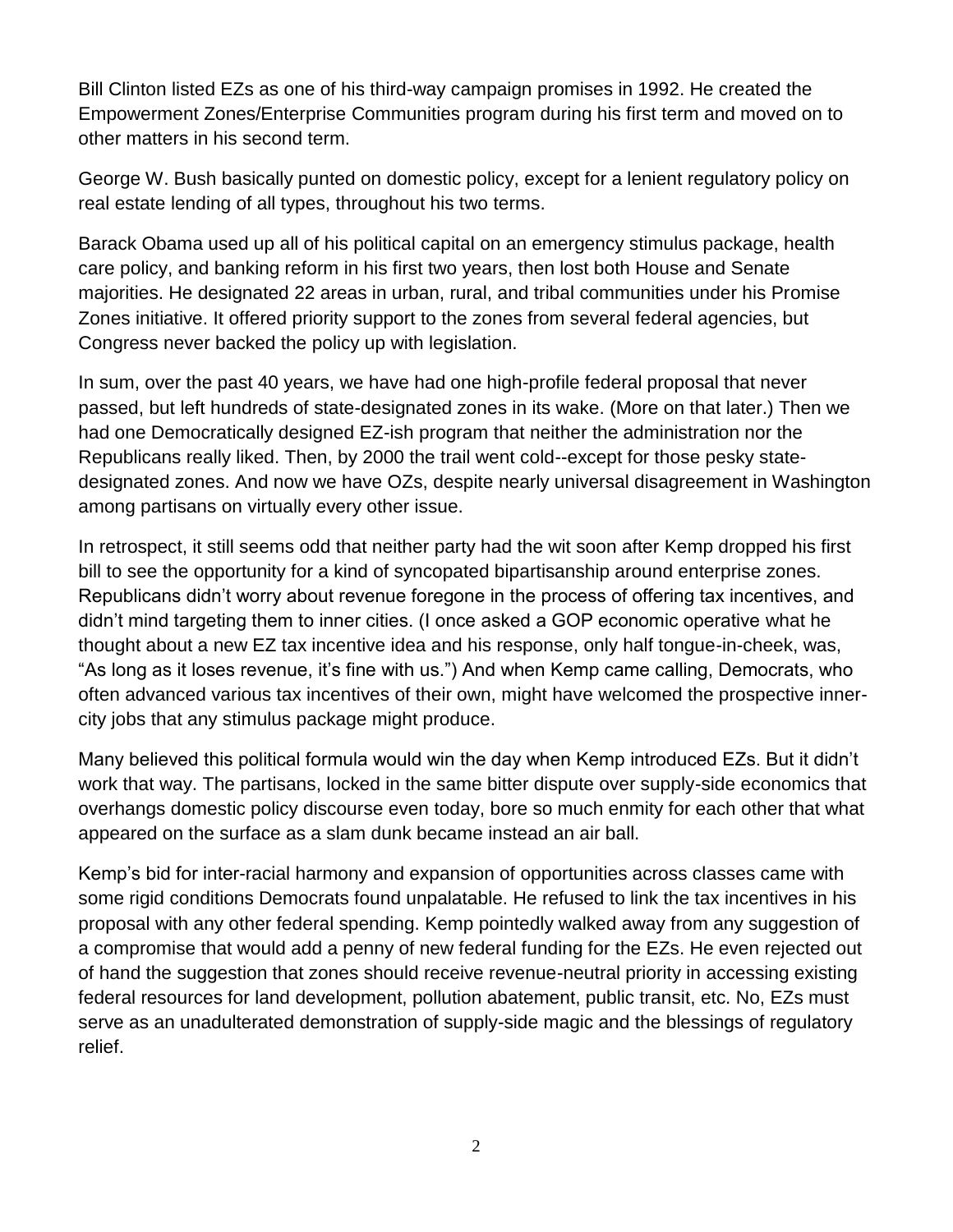Kemp's principal opponents in the House, Rep. Daniel Rostenkowski (D-IL), who chaired the House Ways and Means Committee, and Rep. Charles Rangel (D-NY), a key member of that committee, barely tolerated hearings on Kemp's proposal but blithely danced around bringing it to a vote. The Democratic riposte to Kemp was that the cities needed the federal urban funding Reagan had cut, not a nebulous set of tax abatements. For his part, Kemp was glad to continue talking up the legislation--and burnishing his reputation--and to portray the Democrats as obdurate.<sup>1</sup>

### **City/State Involvement**

My own small role in this chapter of U.S. urban policymaking was as founder in 1985 and executive director of the American Association of Enterprise Zones (AAEZ), which grew out of research to determine if the early state EZs were attracting business investment and creating jobs. By 1990 most states had set up an EZ program and hundreds of state-designated EZs operated around the country. Working with state and local economic development personnel, we formed AAEZ as a 501(c)(4) organization in hopes of giving a voice to those most directly involved in the states' programs as Washington muddled through the legislative process.

Much to our dismay, Democrats on Capitol Hill tended to regard us as conservatives, even though we represented mostly Democratically dominated cities seeking to help poorer, mostly minority neighborhoods. Our members knew the Great Society programs were going away and accepted that enterprise zones were about all they could expect from the ascendant Republicans. We advocated a series of compromise provisions, such as federal targeting of existing federal programs to the states' EZs, and we made a point of remaining politically neutral. We just wanted to nudge the debate between the supply-side zealots and the dug-in never-Kempers off dead center.

#### **Different Implementation Models**

 $\overline{a}$ 

Another distinction between Kemp's proposal and OZs is that EZs were expected to be implemented gradually, with 25 zones designated annually through a competitive process. The OZs kicked off in 2018 with 8,700 designations that arbitrarily met the distress criteria set out in the legislation.

We learned during the EZ era that requiring the nominated areas to participate in a strategic planning process combining enforceable pledges of state and local assistance helped give the programs greater impact, especially considering the meagerness of the state tax benefits. And that has been reflected in subsequent studies looking beyond the effects of tax incentives alone. (["Rhetoric versus Reality: A Review of Studies on State Enterprise Zone Programs,](https://www.tandfonline.com/doi/abs/10.1080/01944369608975713)" Journal of the American Planning Association, 1996). AAEZ preached that merely dangling a tax break or

<sup>&</sup>lt;sup>1</sup> The stalemate in urban policymaking during the entirety of Reagan's and George H.W. Bush's presidencies, for which Kemp and Democratic partisans largely were responsible, is chronicled in a *Journal of Applied Research in Economic Development* article, ["Lessons From the Past for Urban Policy in the Era of Trump.](http://journal.c2er.org/2016/12/lessons-from-the-past-for-urban-policy-in-the-era-of-trump/)"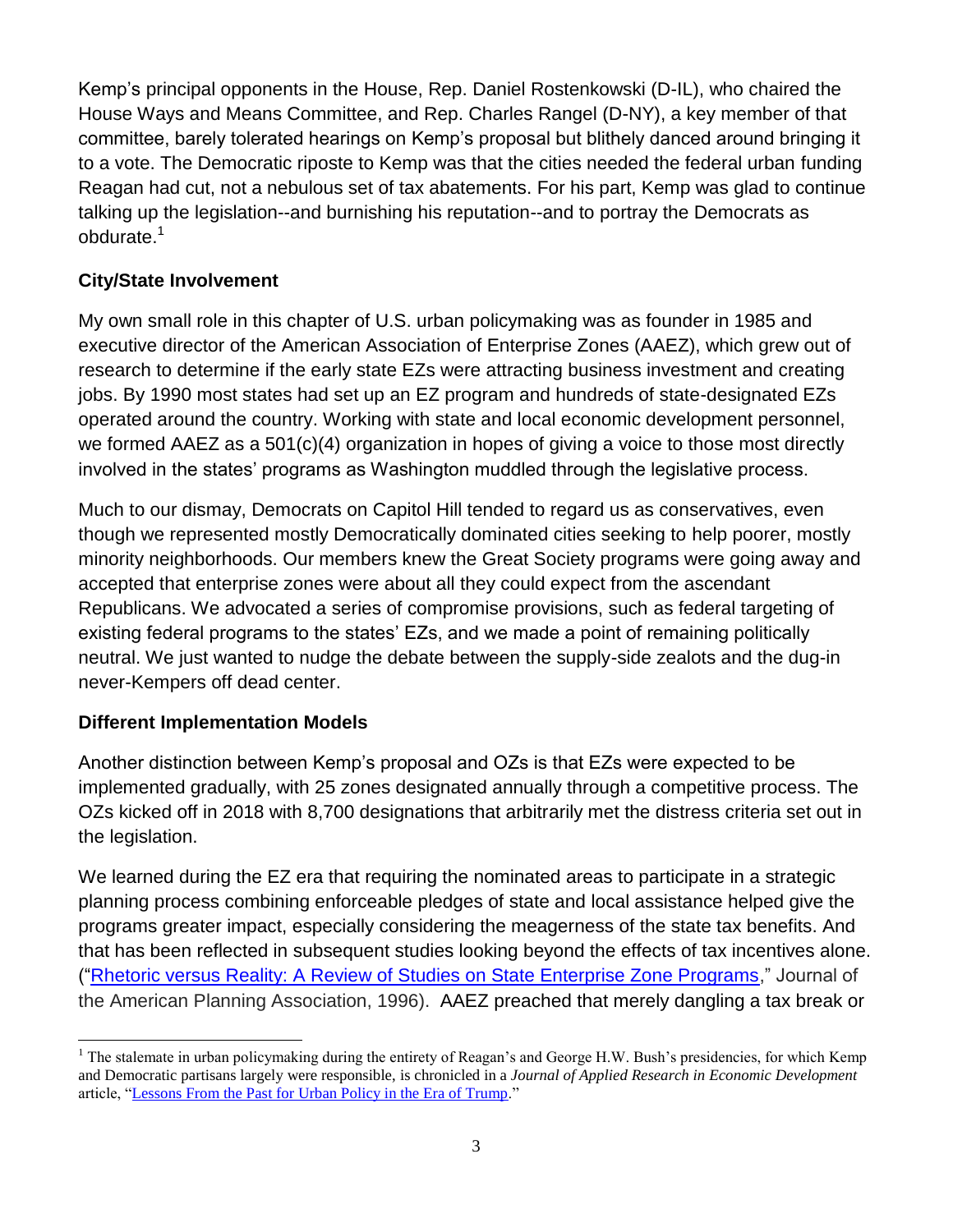two, regardless of how generous, cannot obviate the need for commitments to the nuts and bolts of redevelopment.

# **Enterprise Zone Critiques**

Just Googling "Enterprise Zone Research" will bring up plenty of skeptical reports with headlines such as ["Enterprise Zones: The Zombie Idea That Just Won't Die."](https://urbanaffairsreview.com/2017/07/18/theyre-back-ben-carson-revives-the-enterprise-zone-the-zombie-idea-that-just-wont-die/) (Urban Affairs Forum, 2017). A close read of these analyses, however, suggests the authors weren't really evaluating the zones as a planning framework but were litigating the merits of tax incentives. Much of this research has zeroed in on zones the states designated in the '80s and early '90s, at a time when they anticipated an eventual congressional compromise and enactment of a federal EZ policy.

The early adopters were simply trying to put a planning strategy in place so they could be first in line for federal EZ status, just in case the DC political logjam broke and Congress passed Kemp's bill. That federal component never came to fruition.

Clinton, in the wake of the 1992 South Central Los Angeles riots, proposed his own variation on the theme. At first it seemed a hopeful sign that a policy not freighted with Kemp's fantasy of saving the inner cities with tax incentives came from the Democratic side of the aisle. But Empowerment Zones/Enterprise Communities tore up the script written by the hundreds of existing state-designated zones and started with a fresh draft and brand new eligibility standards and designation processes.

Clinton's team effectively cashiered all of what the states had learned up to that time, which in many cases included a decade of experience and data. AAEZ had recommended that the administration build on what the states had already done. We thought zones meeting a federal eligibility standard should be in line to compete for even more substantial support.

The administration did incorporate our two-tiered idea into their 1993 legislation, as reflected in the EZ/EC format. And they heeded our advice that the program should involve more than tax breaks. But instead of learning more about what was working and not working in the states' EZs, the Clinton administration launched immediately into a program that called for a nationwide competition to win one of only six urban empowerment zone designations. One hundred enterprise community designations went to both rural and urban applicants.

On the plus side, the program induced applicants to engage in a joint local and state planning process and to line up feasible, targeted commitments to the selected areas. Local business interests also were invited to support the plans and in many cases they became serious stakeholders.

On paper, and to some extent in reality, this was a singular and heartening feature of the EZ/EC experience. In practice, however, the competition for designations all too often devolved into an old-fashioned food fight, complete with lobbyists and backroom deal-making. (Rostenkowski and Rangel were rumored to have wired designations for their districts). At stake were the \$100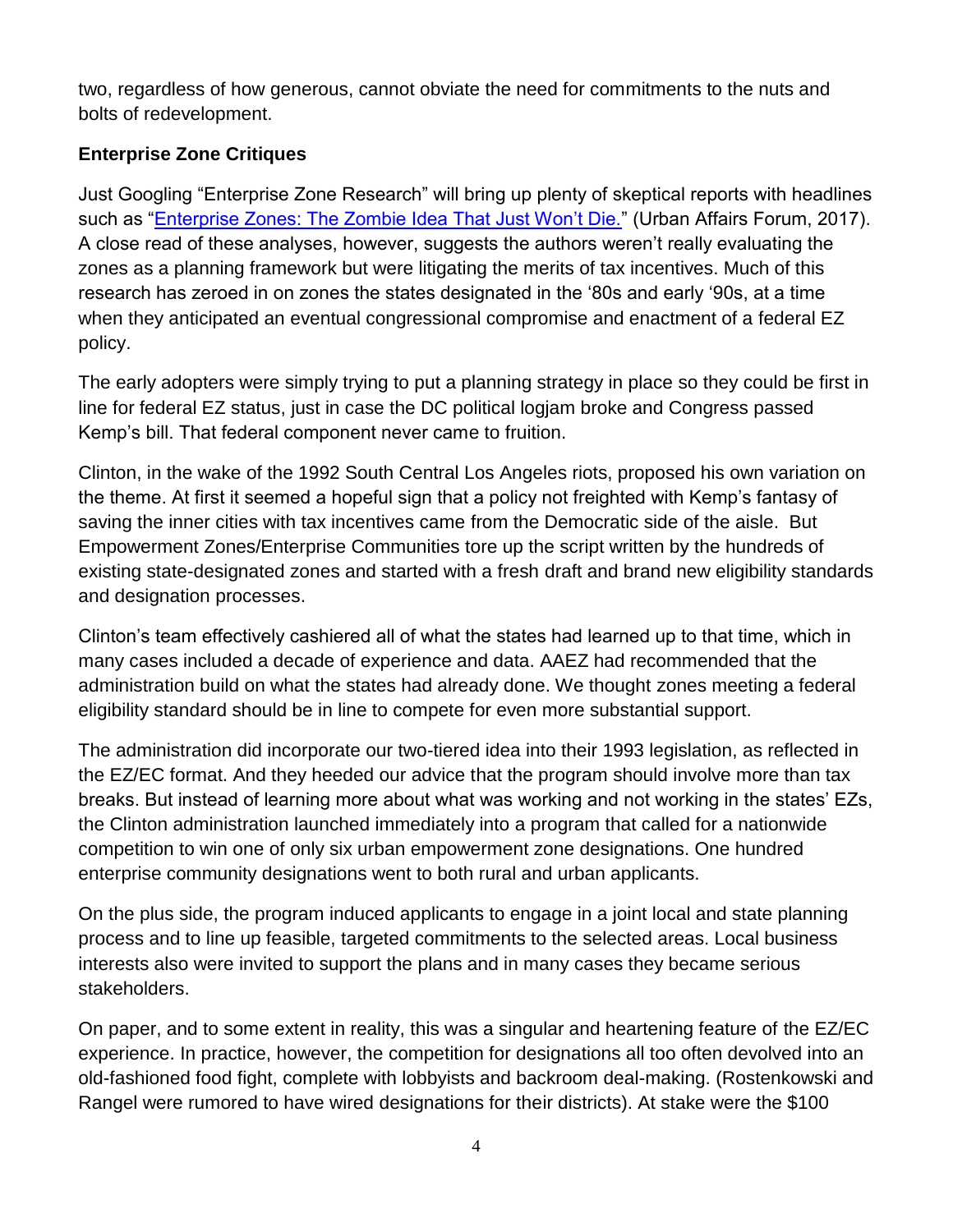million block grants that the program allocated to the lucky few urban empowerment zone winners. Each EC received a \$3 million block grant and some relatively minor tax benefits. The EZ tax incentives? Truth be told, the applicants themselves hardly gave a thought to the program's hiring tax credit, which topped out at \$3,000 annually to companies for each zone resident they employed. Who cares about having that incentive available to some future business prospect when \$100 million is on the table?

So in a sense, yes, the state-designated zones had become zombies because they had been selected into existence but the expected federal role never materialized from either Republicans or Democrats as they moved in and out of power in Washington. The empowerment zones and enterprise communities have long since expired; what's left for the skeptics to feast on are the many state EZs, which never received federal recognition, coordination, priority, funding, or incentives.

What essentially none of the state enterprise zone critiques include in their data or their observations is that the programs frequently are not just a tax incentive scheme; they are ongoing revitalization activities, which are concentrated a bit more by the zone boundaries than they would be otherwise. Often they are the same redevelopment assignments that had been tasked to local planners and administrators before anyone hatched the notion of tax incentives. Some performed fairly well and others did not, but nobody at staff level thought the tax packages would make a critical difference.

What the state EZ designations offered was permission to use the words "Enterprise Zone" in their promotional campaigns and the right to make the best of a fairly perfunctory set of state tax abatements. When you pull back the curtain, the state EZs are just people trying to clean up some derelict sites, attract some business, and create some jobs within the lines assigned to them by their designation.

#### **Tips and Advice**

All of which leads to the first of some friendly tips to those who will implement the 8,700 opportunity zones. You will have access to one federal tax incentive but unless your state lawmakers adopt complementary enabling legislation, you may have to improvise state and local incentives and physical improvements. The press and academia may be kinder to the OZs than to EZs, but be prepared for some critical reports. One critique published by Citylab in May 2018 (["The Problem With Opportunity Zones"](https://www.citylab.com/equity/2018/05/the-problem-with-opportunity-zones/560510/)), just five months after OZs were signed into law, has already cast shade on the program, declaring, "Unfortunately, if history is a guide, it won't work."

A lot of the harshly negative studies on zone programs have been and will be aimed at disproving Republican tax theories but they may hit innocent victims. So far virtually all have ignored what often are well-considered non-tax incentive features of zone programs. The impact of a street lighting project or an abandoned industrial site cleanup never shows up in an EZ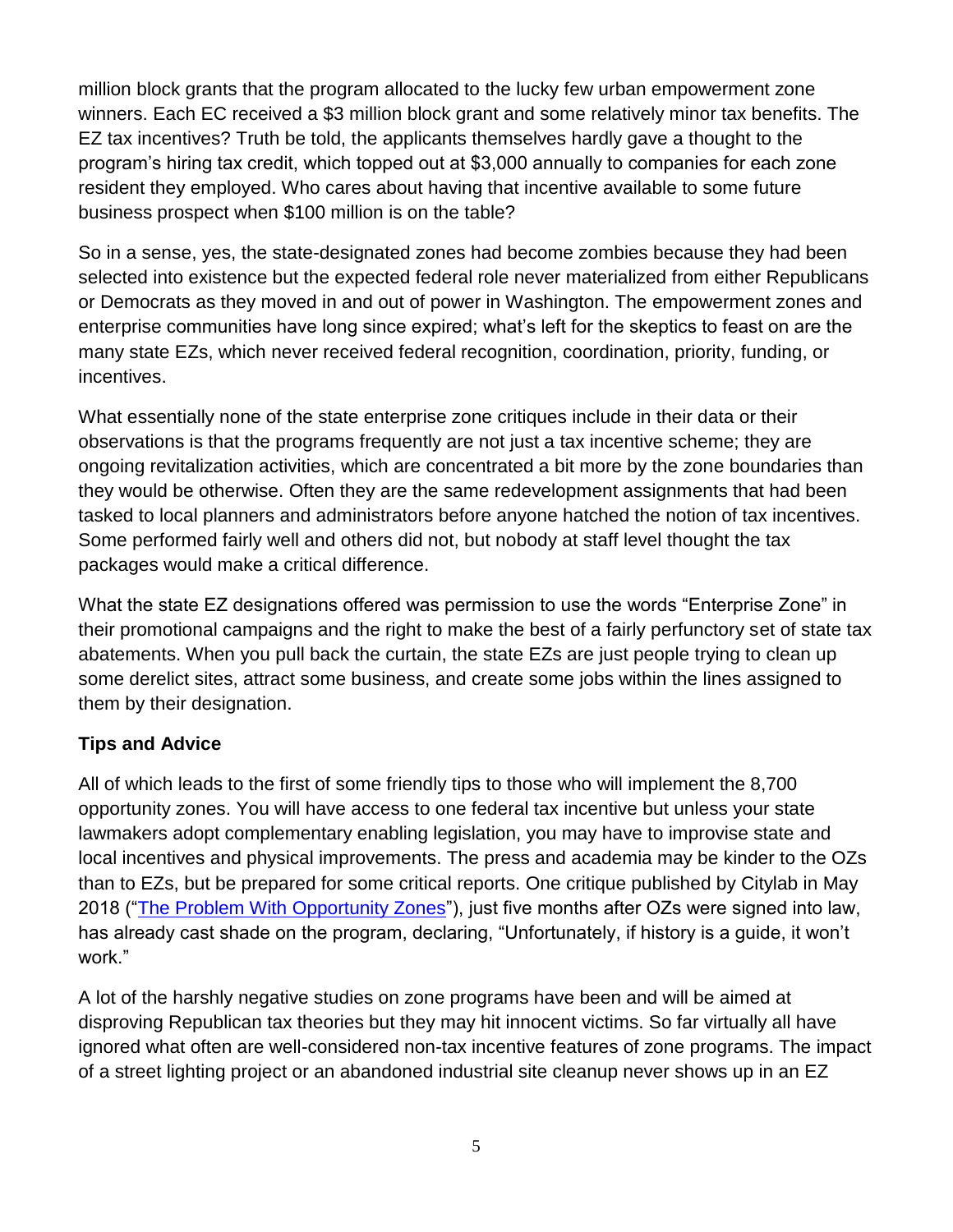cost-benefit report. Yet those are the kinds of logical long-range measures economic development directors can and should take in the context of their zone program.

#### **Concentrate on Basic Economic Development Goals**

Therefore, Tip One: Use the O-Fund to attract investors, but do not let the program be characterized as a tax incentive gimmick. Be prepared to demonstrate to analysts and the media that the zone implementation strategy contains several practical objectives and involves resources other than tax abatements. Highlight public works upgrades that in time will help reverse the perception and reality of the zone's business environment and quality of life.

What may be fortunate for OZs is that the Trump administration itself appears to have set aside (or perhaps has simply forgotten) Kemp's doctrine that the zones should rely entirely on tax and regulatory relief. On Dec. 12 the administration kicked off its OZ policy with an executive order directing federal agencies to offer the zones priority access to development assistance. That might come in a number of forms from agencies such as the departments of Housing, Labor, Commerce, Agriculture, to name a few.

On the down side, that welcome change of attitude comes at a time when many of the federal programs that could play a role in priming redevelopment in the OZs have been stripped to the bone or phased out. For example, since the '70s, cities have commonly used Community Development Block Grants (CDBG) to fund, among other priorities, infrastructure projects, economic development, and land acquisition. At its height in the late '70s, CDBG funding amounted to about \$13 billion annually (in 2016 dollars); by 2014, CDBG had shrunk to about \$3 billion.

# **It's the Boundaries, Stupid!**

Tip Two: The boundaries themselves are the most important aspect of any zone-based program. Just the act of setting boundaries can give the program a useful sense of focus. It sends a message to residents and potential investors alike that local authorities expect this area to improve, to be the flourishing place to live and to locate.

Another advantage to boundary-setting is that all areas of a city demand upgraded services and facilities; the zone boundaries give local officials a predicate for postponing improvements to more affluent neighborhoods in favor of targeting resources to the poorest, especially if doing so gives the city better prospects to access more federal aid. Yes, when economic development professionals and elected officials cite the need to prioritize the zone, they may get a bit of political cover.

It all begs the question of why we propose area-based economic redevelopment policies. The simple answer, of course, is that poverty and business facility abandonment cluster in obvious, measurable patterns. And the cause-and-effect relationship between the two also is clear. Populations that lack mobility suffer when the industries they rely on shut down or move away.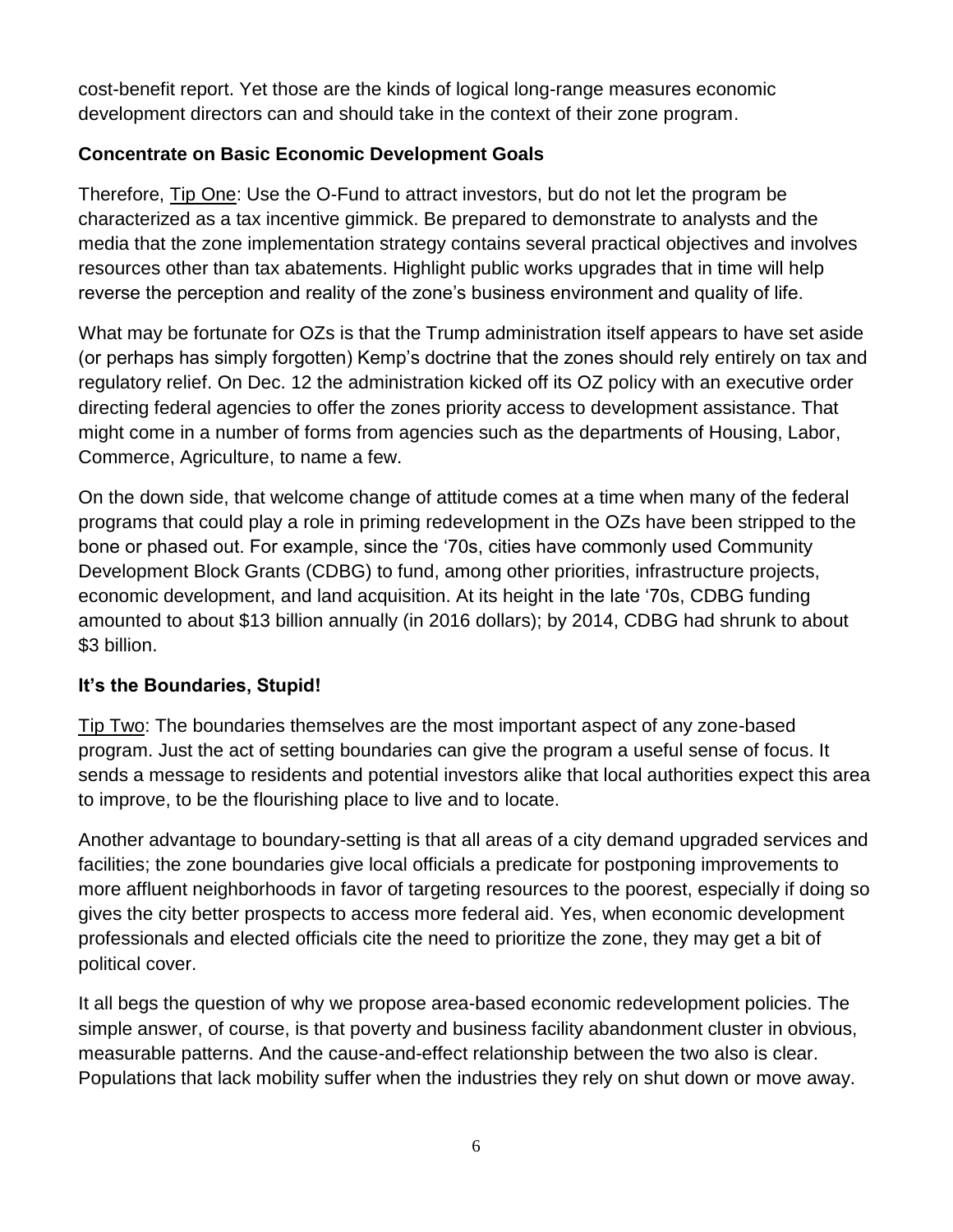#### **Think Outside the Zone**

Tip Three: Now that OZs are facts on the ground, several hundred senators and representatives have a vested interest in their progress. Congress is unlikely in the near term to pass new legislation to provide more funding just for the OZs. However, both Republicans and Democrats have voiced a keen interest in a major new infrastructure initiative.

Should such a proposal see the light of day, it might offer preference to the OZs, or perhaps a component of it could be crafted to set aside support specifically for the zones. It might call for the existing OZs to compete for a higher level of designation that provides more resources for physical and service improvements. Indeed, the states and congressional districts that host the current OZs could form an advocacy base for infrastructure legislation.

If somehow a new mood of bipartisanship should surface in Washington, perhaps OZ advocates could push for legislation that would provide additional motivation for cities to enhance and innovate around the concept. For example, the initially designated areas might be the first tier of a program that invites localities to compete for deeper incentives, such as infrastructure support. Those exhibiting creativity and mutually reinforcing commitments from municipal and state sponsors, as well as partnerships with private stakeholders, could be eligible for the most generous federal assistance.

#### **Human Services**

Tip Four: OZs should be a redevelopment program, not a social services program. Almost from the beginning, opponents of enterprise zones have argued that what people in low-income communities need is better access to the entire range of support for human needs. So stipulated, but they also need jobs.

This is possibly the most important--and bedeviling--conundrum in the urban planning field. Should urban policymakers attend to the unmet needs of people and let the physical environment sort itself out? Or should they make the city better able to take care of its citizens through economic opportunities? I don't think these matters are mutually exclusive, but they are different policy issues.

Geographically targeted programs should focus on business development and on infrastructure, including incentives to rehabilitate properties, not on human services. If families need better human services, it doesn't matter whether they live within a defined area. A program that would give better health services, for example, to those living on one side of a line than those on the other simply would not be fair. The formula that concentrates a human services program to underserved groups should reflect the demographics of the community, not the geography.

On the other hand, localities where business has cratered, leaving abandoned facilities behind, can be identified in recognizable patterns. The measures needed to make those properties useful again do lend themselves to an area approach. In short, zone-based policies should be a commitment to the physical plant of the city; they should not try to be all things to all people.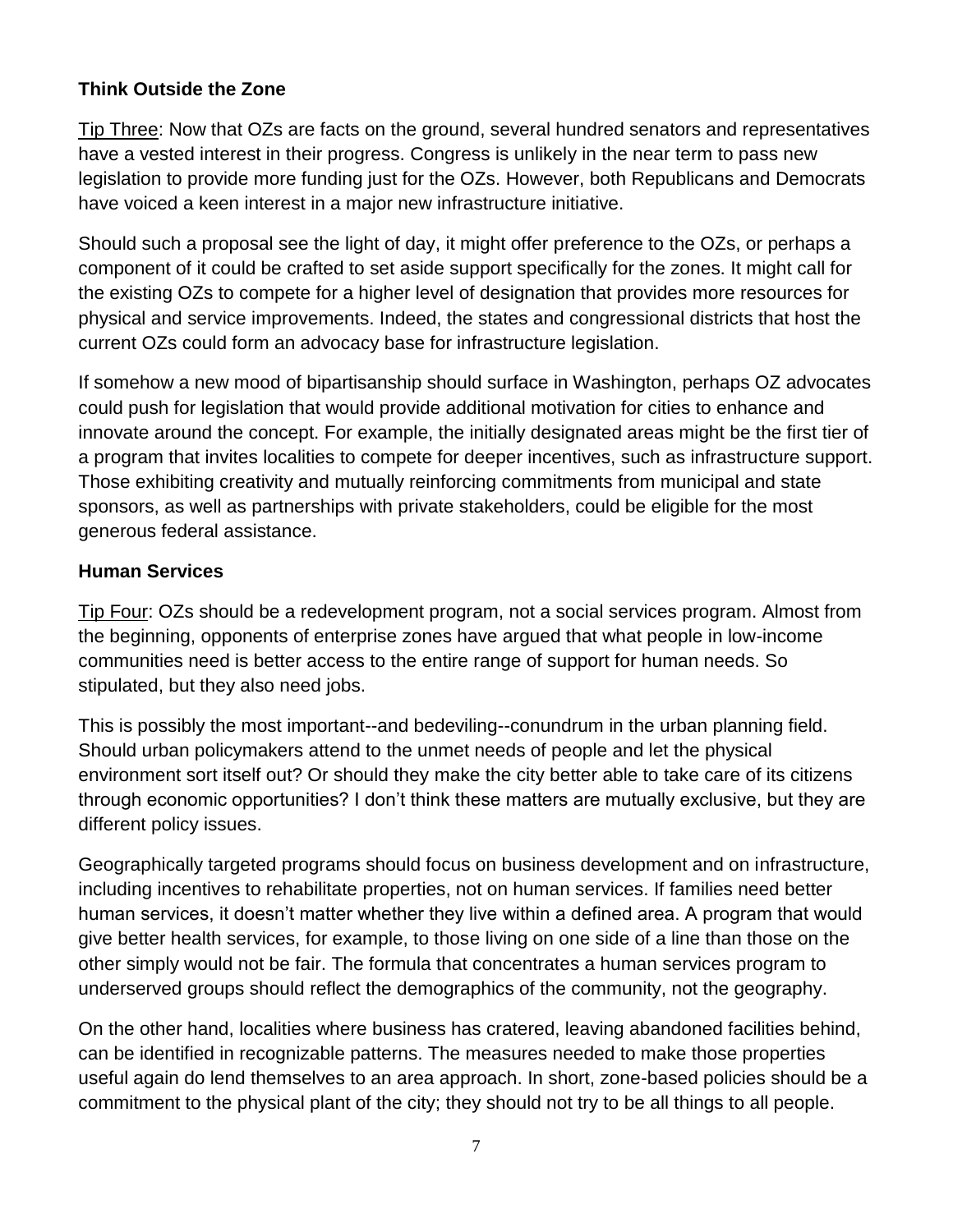### **London Docklands**

 $\overline{a}$ 

By far the best example of an enterprise zone that fulfilled its promise was among the first to be designated in London's Docklands.<sup>2</sup> After recognizing that the purposes for which the Docklands took shape in the Industrial Age evaporated as shipping shifted from the Thames to coastal docks, the Brits completely reconfigured the area's infrastructure, and, by the way, they also offered tax incentives. The public investment, which was substantial, paid off and the Docklands now represent one of the driving forces of London's economy.

On a smaller scale, we've seen a number of innovative, though modest, measures carried out in the states' EZs and EZ/EC programs. Just a few examples included:

- Small business incubators--Schools and vacant warehouses or factories have been converted into low-cost centers for business start-ups.
- Vest-pocket parks--Beautification of abandoned properties turned into public spaces through partnerships with local business groups.
- Storefront rehabilitation--Design projects involving local retailers, with assistance from local public agencies.
- On-site job training--Facilities developed in conjunction with a company moving into a vacant building and supported by vocational education organizations.
- Site assembly--Demolition of abandoned properties and preparation of properties for future adaptive re-use.
- Transit-oriented development--Strategic location of multi-modal public transportation facilities designed to stimulate mixed-use development.
- Tax increment financing--Issuance of bonds to repair streets, sidewalks, sewer systems, in anticipation of future tax revenue generated by prospective new business.

Federal urban policy, even at a time of fiscal strain, should actively encourage states and cities to take on these and other kinds of activities that preserve land and promote infill development. If that can be accomplished through a program that has the word "zone" in it, America would be better for it.

 $2$  Great Britain's experience with the conversion of the Docklands from obsolete commercial wharves to vibrant financial, commercial, and residential enclave is described in more detail in ["Lessons From the Past for Urban Policy in the Era of](http://journal.c2er.org/2016/12/lessons-from-the-past-for-urban-policy-in-the-era-of-trump/)  [Trump.](http://journal.c2er.org/2016/12/lessons-from-the-past-for-urban-policy-in-the-era-of-trump/)"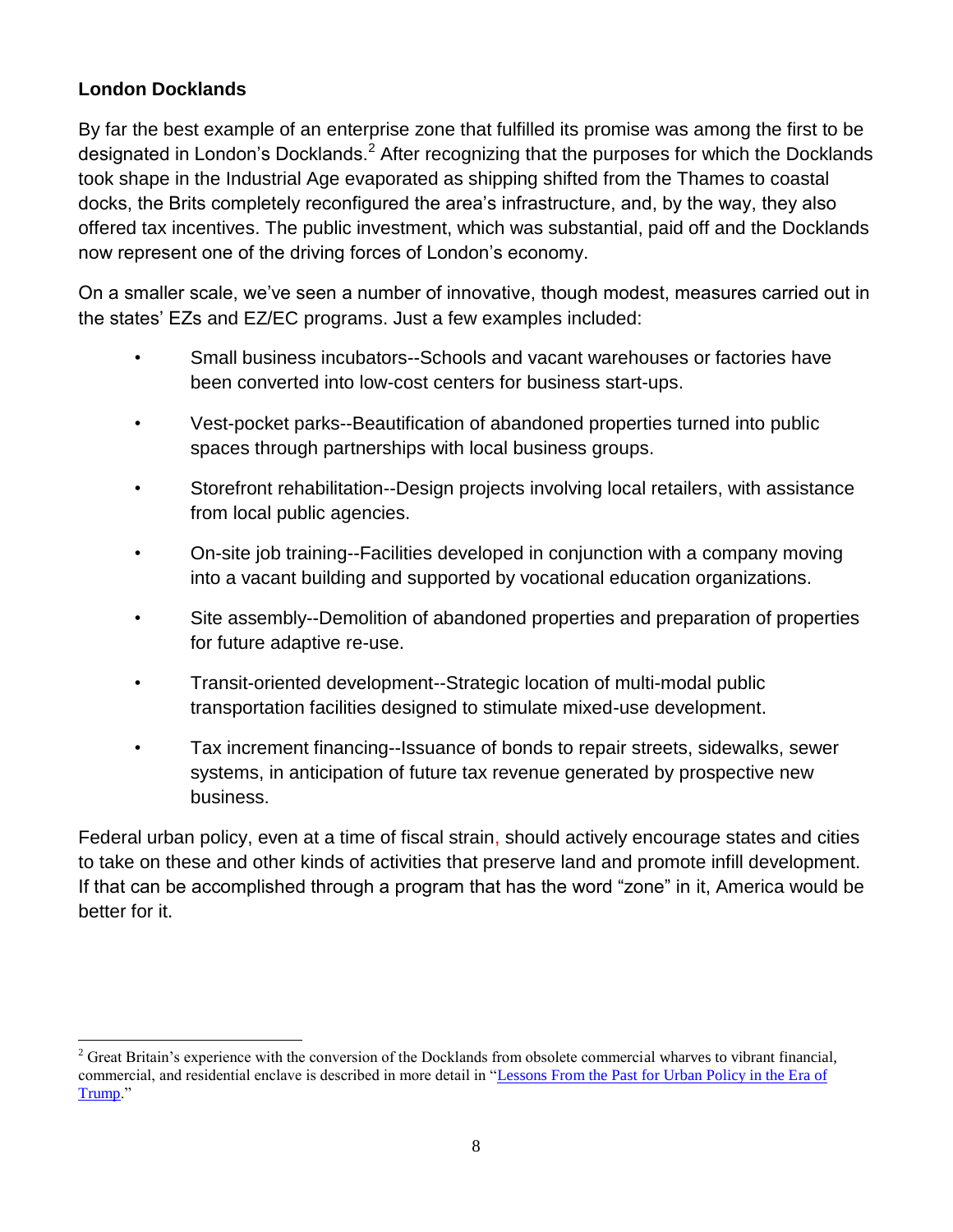#### **Suburban and Rural Zones**

Tip Five: Adapt OZs to older suburbs and rural areas. Enterprise zones, as conceived by the British, were distinctly an urban program. The criteria spelled out in the early U.S. enterprise zone proposals envisioned rural designations and so did the Clinton era EZ/EC program.

The OZ designation criteria apply to any location that falls within the prescribed distress standards. It stands to reason that economic challenges occur, not just in inner cities, but in suburbs that also have experienced losses of industries and that have seen their infrastructure age and decay.

Conditions in rural or exurban areas similarly may reflect joblessness and rising poverty when a key industry moves away. Rural regions stricken by plant closures formed the backdrop for President Trump's campaign appeal about the loss of entire business sectors to China. Whatever the reasons for the hemorrhage of industries, a plant shutdown in a sparsely populated area can have a devastating regional effect. Jobless workers in such areas have fewer employment alternatives than workers in an urban area that loses a big company.

On the other hand, many older inner cities have suffered multiple industry losses, resulting in widespread incidence of derelict properties. The cost of rehabilitating and decontaminating these sites is so prohibitively high that they typically remain unoccupied and deter re-use. Unlike rural areas, where other properties are readily available if a plant closes, older high-density areas may find it much harder to attract new investment as available and suitably structured sites are in short supply.

The challenge in urban, suburban, and rural areas may be equally difficult but the nature of the challenge will be different in each case.

# **Policy Evaluation**

Tip Six: Push for bias-free research into policy outcomes. The vast majority EZ analyses have looked only at the cost-effectiveness of tax incentives and many have been structured to limit the scope in ways that filter out indirect or downstream effects.

For example, some studies have measured only jobs created by the companies that use the incentives. But moving a primary employer, such as a manufacturer, into a zone often attracts secondary investments, such as a cafe or mom-and-pop store, that may not be eligible for the offered incentives. Sometimes the secondary investment may locate just outside the zone but creates jobs in response to the EZ incentive.

As noted earlier, measures taken by the local zone sponsor in support of the program may not be captured in the data at all, even though they can generate significant future benefits.

The Trump administration should take steps soon to test how various approaches to the OZ perform. Some localities may do little more than call attention to the zone's eligibility for O-Fund investment, while others may integrate the OZ into a broader redevelopment strategy.